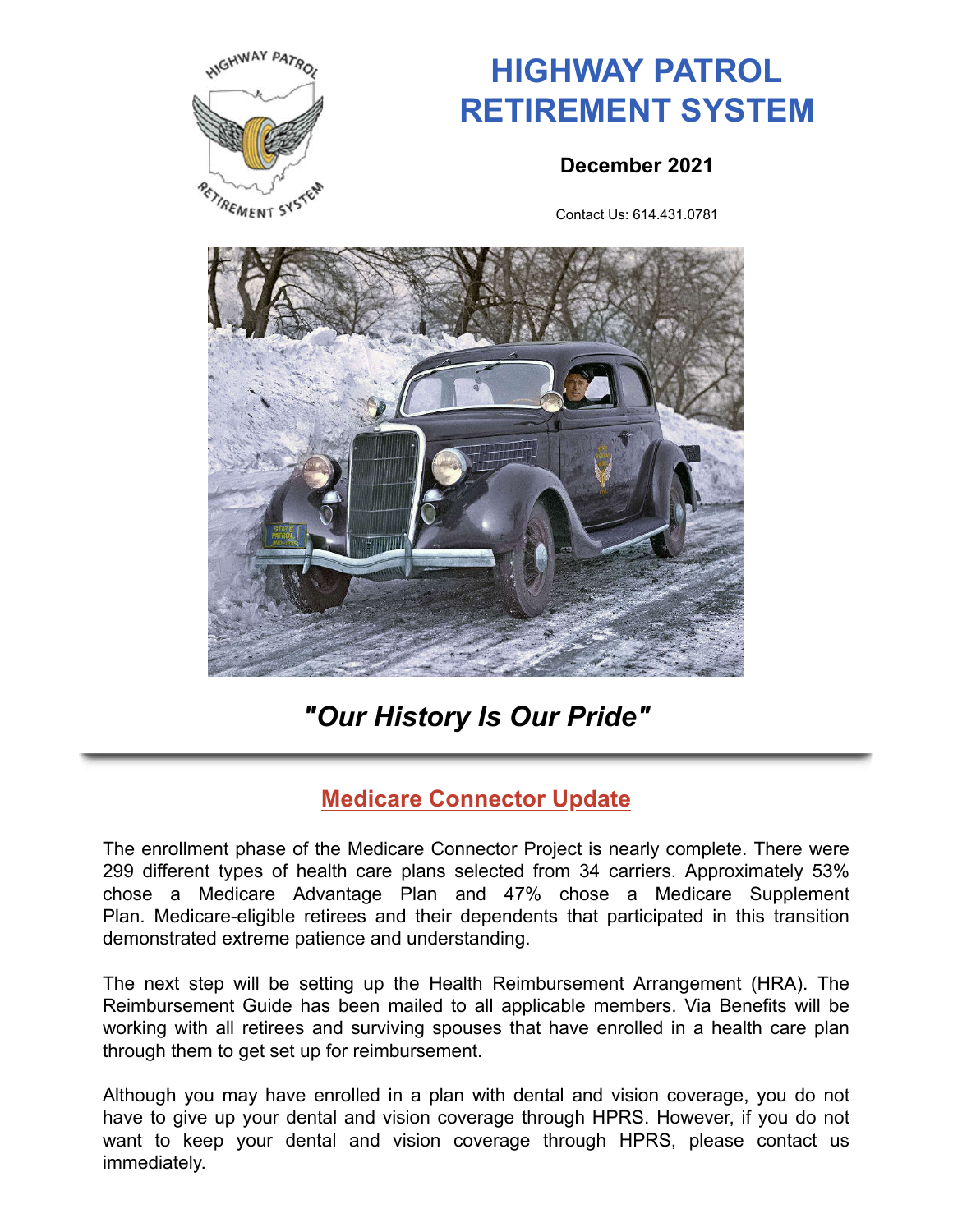## **Social Security: SCAM ALERT**

The Social Security Administration will never threaten, scare, or pressure you to take an immediate action.

If you receive a call, text, or email that.....

- Threatens to suspend your Social Security number, even if they have part or all of your Social Security number
- Warns of arrest of legal action
- Demands or requests immediate payment
- Requires payment by gift card, prepaid debit card, internet currency, or by mailing cash
- Pressures you for personal information
- Requests secrecy
- Threatens to seize your bank account
- Promises to increase your Social Security benefit
- Tries to gain your trust by providing fake "documentation," false "evidence," or the name of a real government official

.......it is a SCAM!!!!!!

Do not give scammers money or personal information - Ignore Them!

- **Try to stay calm.** Do not provide anyone with money or personal information when you feel pressured, threatened, or scared.
- **Hang up or ignore it.** If you receive a suspicious call, text, or email, hang up or do not respond. Government employees will not threaten you, demand immediate payment, or try to gain your trust by sending you pictures or documents.
- **Report Social Security-related scams.** If you receive a suspicious call, text, or email that mentions Social Security, ignore it and report it to the SSA Office of the Inspector General (OIG). Do not be embarrassed if you shared personal information or suffered a financial loss.
- **Get up-to-date information.** Follow SSA OIG on Twitter @TheSSAOIG and Facebook @SSA Office of the Inspector General for the latest information on Social Security-related scams. Visit the Federal Trade Commission for information on other government scams.
- **Spread the word.** Share your knowledge of Social Security-related scams. Post on social media using the hashtag #SlamtheScam to share your experience and warn others. Visit oig.ssa.gov/scam for more information. Please also share with your friends and family.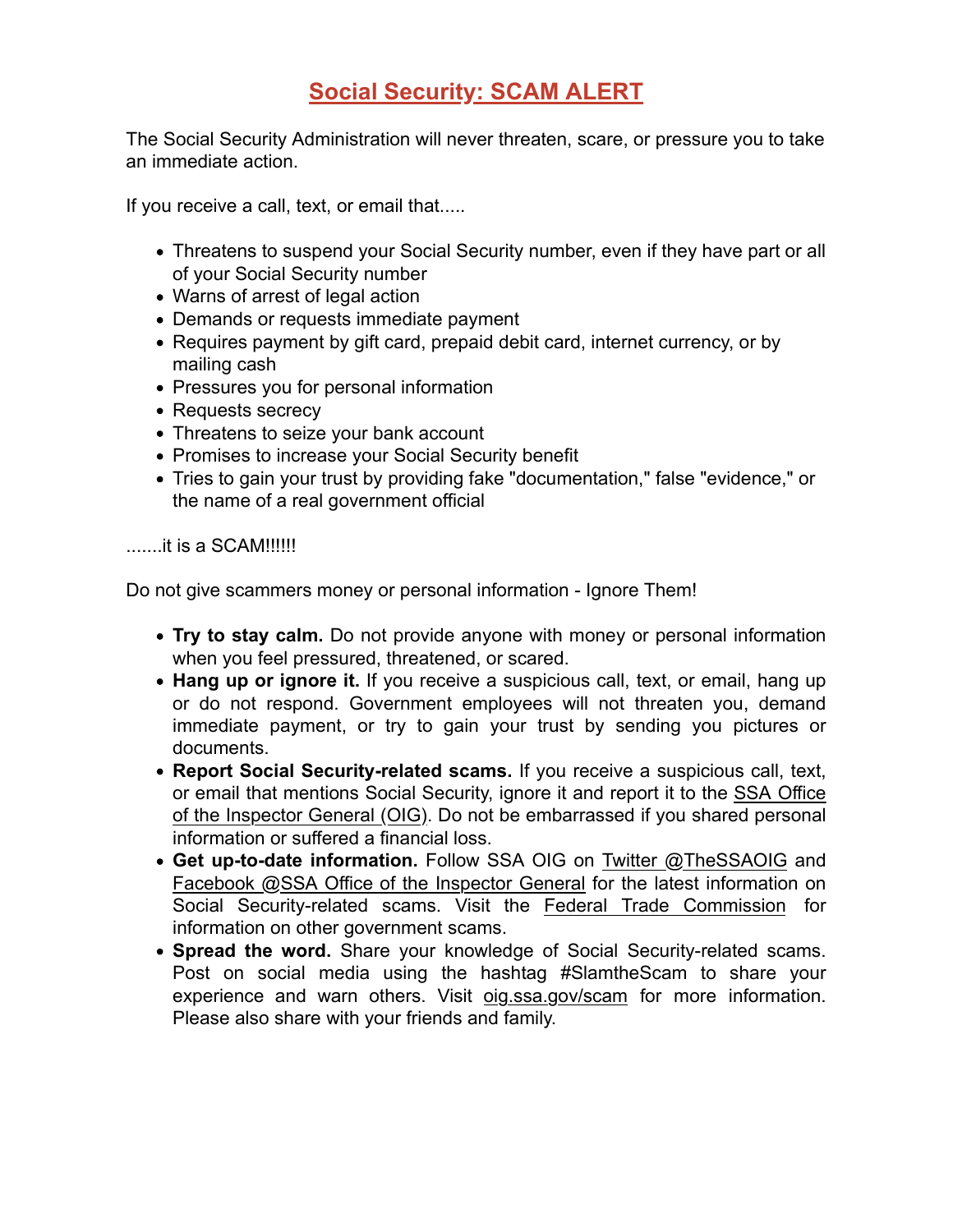#### **Extra Help from Social Security for Prescription Drugs**

For those that qualify, the Social Security Administration provides extra help with Medicare Prescription Drug Plan Costs. If you are married and live with your spouse, and do not have savings, investments, or real estate worth more than \$29,520, you may qualify. For this eligibility, DO NOT COUNT your home, vehicles, personal possessions, life insurance, burial plots, irrevocable burial contracts, or back payments from Social Security or SSI. If you have any questions, or think you may qualify, please contact the Social Security Administration.

#### **Why did my monthly pension amount change?**

- **Taxes** You may have made adjustments to your taxes. Also, federal, state, and/or school district tax tables may have changed.
- **HPRS Health Care Premiums** The 2022 premiums are available on our website. Medicare-eligible retirees that were on the Aetna Group Plan through HPRS will see an increase in their pension payment due to the health care premium no longer being deducted.
- **Health Care changes made by Retiree** You may have added or deleted a dependent, or changed coverage. Also, you may have moved to another age group on the premium chart.

Please note that beginning in January 2022, tax tables will change, which may affect your pension check's net pay amount. Also, those members who are 65 and older with Medicare A & B will no longer have an Aetna medical deduction on their statements.

#### **1099-R Information:**

We are in the process of preparing 1099s for 2021 and plan to have them mailed by the middle of January 2022.

1099s will also be available on our secure website. Simply log in and print at your convenience!

Remember to update your address with HPRS if you have moved so your 1099 will be mailed to the most current address.

*The post office will not forward 1099s.*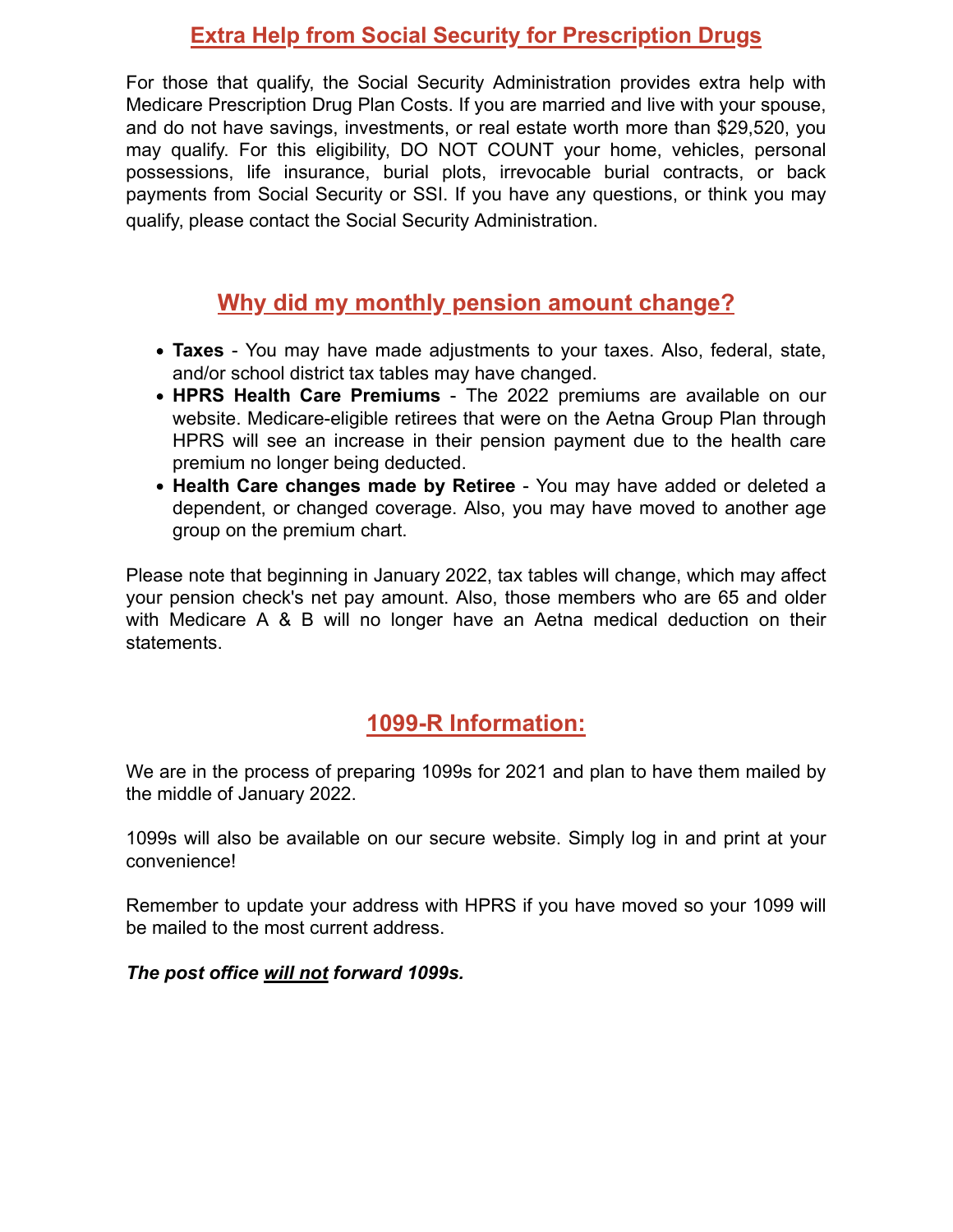#### **UPCOMING EVENTS**

The 34th Annual Snowbird Reunion will be March 24-26, 2022, at the Orlando Marriott Lake Mary, in Lake Mary, Florida. The hotel is now accepting reservations at a special group rate of \$139.00. You are encouraged to take advantage of the early room reservation opportunity. More details can be found on our website.

#### **Prescription Drug Cost Strategies**

If you are transitioning from the health care benefits provided by HPRS to a plan that you selected through Via Benefits, health care expenses will need to be budgeted for differently. Although the annual estimated expense of the prescriptions in the plan you chose may be close to what you experienced previously, some will experience an increased expense during the first part of 2022. It is important to know what your deductible and out-of-pocket maximum limits are, and budget accordingly.

Additionally, members are encouraged to shop for the most inexpensive means to get their prescription drugs. Discounts may be available from the drug manufacturer. Some have had success at **https://www.rxpharmacycoupons.com/**. At a minimum, all are encouraged to use a resource such as GoodRx to compare the local prices for your prescription to make sure you are getting the lowest price. There are many examples provided to us where GoodRx has provided for a lower price than using their prescription drug plan.

#### **Retiree Qualification**

As a reminder, your qualification under the LEOSA rules is only good for one year from the date of qualification. This can be found in 18 USC 926C: Carrying of concealed firearms by qualified retired law enforcement officers. For example, if you qualified on May 1, 2021, then you must qualify on or prior to May 1, 2022.

The upcoming scheduled retiree qualifications at the Academy are:

- Wednesday, January 19, 2022, at 1300 hours
- $\bullet$  Monday, April 4, 2022, at 1300 hours
- Friday, June 10, 2022, at 1000 hours
- Wednesday, August 10, 2022, at 1300 hours
- Wednesday, October 12, 2022, at 1300 hours

As a reminder, you must complete a Weapons Qualifications Record (HP-15C), that includes your personal weapon information, and submit it to Melissa Fellure at mjfellure@dps.ohio.gov no less than 14 days prior to the qualification date. Retirees must bring their Division-issued ID Card with them to the qualification, and the retiree must supply weapon(s) and ammunition. If you have any questions, please call the Academy at 614.466.4896.